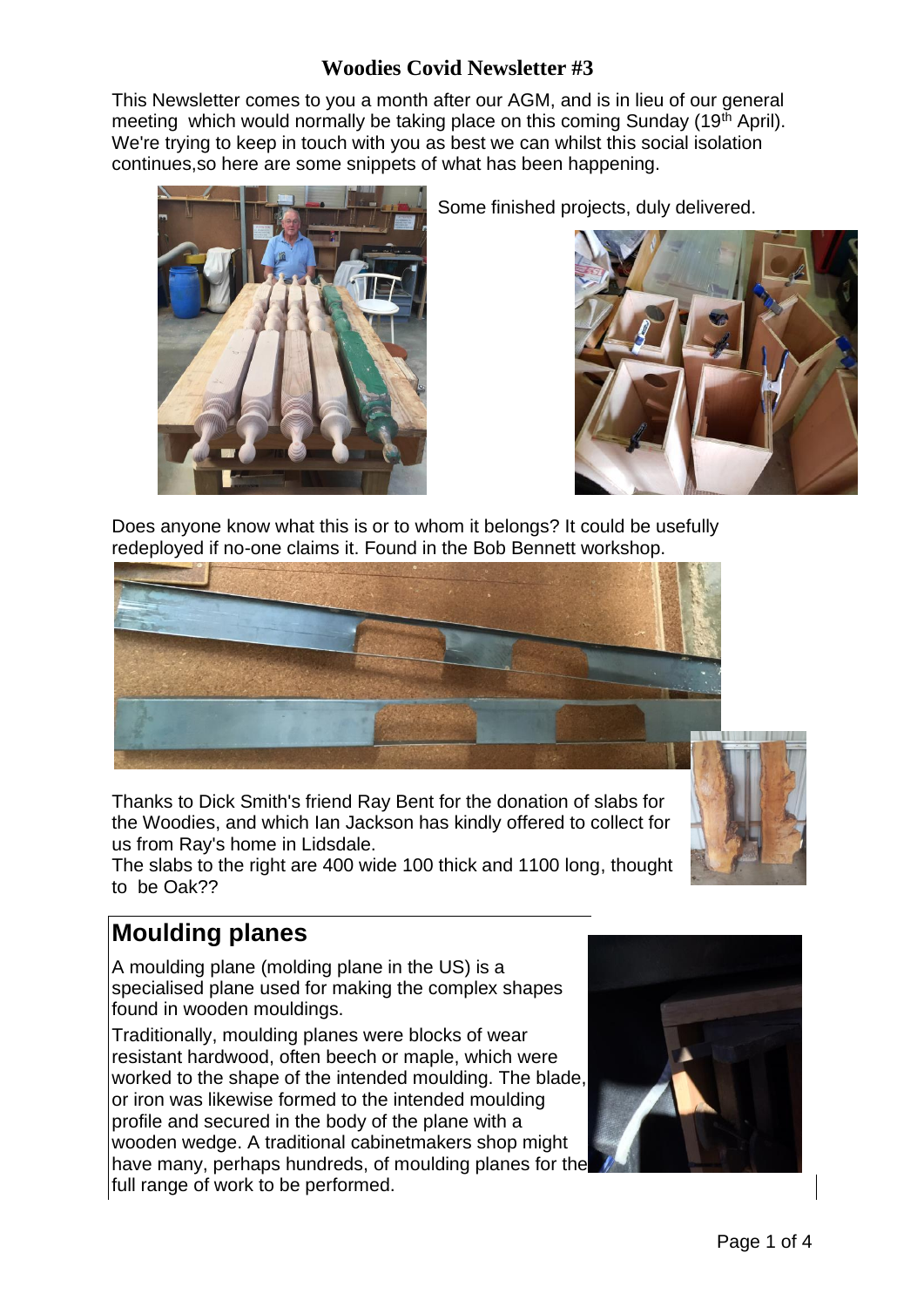Graham West, a friend of John McMahon, has this interesting collection of moulding and other planes and Graham is looking for a new home for the planes.

If anyone is interested in adding theses planes to their collection or are keen to have a go at using them, contact John on 0407 103 402.

#### *My wish List – by Garth*

With the Woodies in recess, I am working on my old Citroen restoration. Here's what I wish.

I wish I wasn't spending a fortune stripping twenty layers of paint!

I wish I could sand it back with 400 grit instead of 32!

I wish I could steam the dents out of the

bodywork!

I wish I could fill the rust holes with glue and sanding dust!

I wish I could finish the body in Shellawax polish

I wish I could turn a new steering wheel on my lathe!

But, most of all ……. I wish they'd made the bloody thing OUT OF WOOD  $\odot$ 





## **Phil's shed**

The blue vehicle is an EzeGow golf buggy, built about 1970, came to me completely dismantled, so I have been putting it back together bolt and nut at a time. Working out how it all went together has been a real challenge with some way to go, I plan to focus on it shortly. The Robin motor is interesting. When you put your foot on the accelerator, toe down the motor runs forward and the movement is forward. When you put your heel down the motor runs backwards for reverse.

It is an extremely heavy vehicle. The designer must have

built she-man-tanks I have discarded the fibreglass body.

This gives an idea of the of the organization of my workshop full of lots of goodies and works in progress. There is some logic behind its organization.



The back wall full of containers of nuts,

bolts, screws, nails, etc.

A table of brush cutter motors which will challenge my creativity, however they will find another use involving creative repurposing. The orange machine is a diesel ride-on mower that I purchased cheaply. Small diesel engines are expensive and hard to come by so this so this was a bargain. I am researching the idea

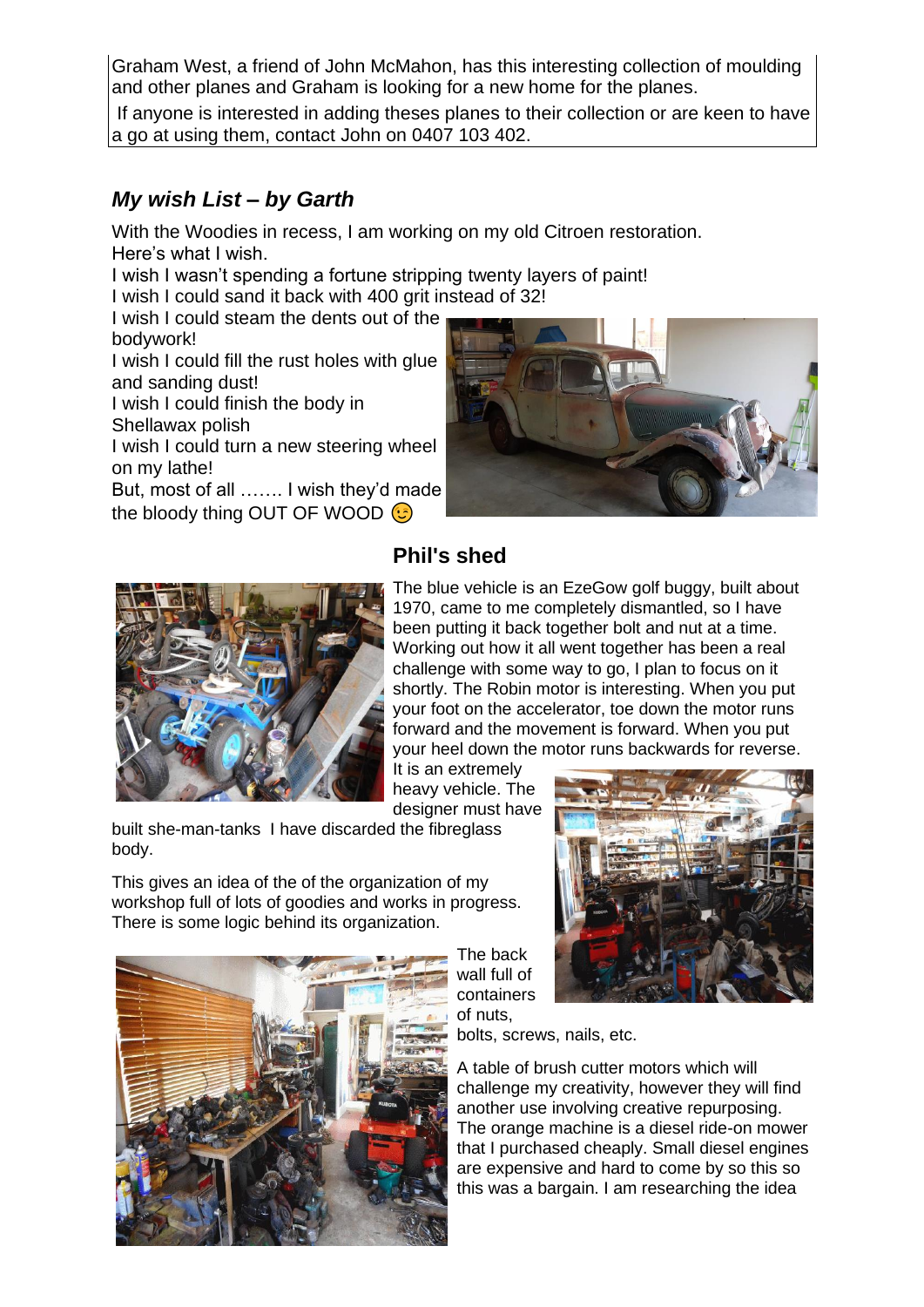

of converting a horizontal shaft Villiers petrol engine to run on diesel.

A small quad bike I picked up at the right price. I have replaced the small wheels with larger wheels so that it will have appropriate style when I put a wooden body around the frame. The body will look like a mini moke Californian when finished. It doesn't have a reverse which will probably be added later and could even have a differential made out of angle grinder cogs.

I was given a four cylinder engine on a half chassis. It was



used to drive a saw bench. I have put front wheels and springs under the chassis. The back axle is from a Singer car. The wheels I am putting under the sub frame have 5 studs but the back axle has 6 studs so I am building some

adapter plates. The engine to diff driving mechanism will by double v belts with significant reduction ratios – will pull stumps and go very slowly so that the



unique end product can be admired by on lookers. I don't plan to have it registered.

A few projects to keep my mind occupied creatively, have a lot of fun and have people tell me I won't succeed. They bring a smile to my face. Some eat crow and some never bother to check the outcome. I also have a little 6 acre area to keep looking neat and tidy. The front yard is a hectare of landscaped garden that seems to some daily attention for a couple of hours. So I can hardly have time to get bored or think too much about life's little inconvenience though I am conscious of its significance and wonder how our society will change when we come out the other side. I hope we can embrace positive change where common sense has a higher priority and not regress into legalism and the taking away of people's freedom.

## *Remembering Bill Rigney – from Garth & Bob Cassidy*

Bill Rigney. One morning I came across Bill sitting outside Best & Less, head down, having a nanny nap. When I sat beside him and gave him a nudge and started to take the mickey out of him, he said he was just resting his eyes. Which was true. He'd just had a cataract operation. **(3)**